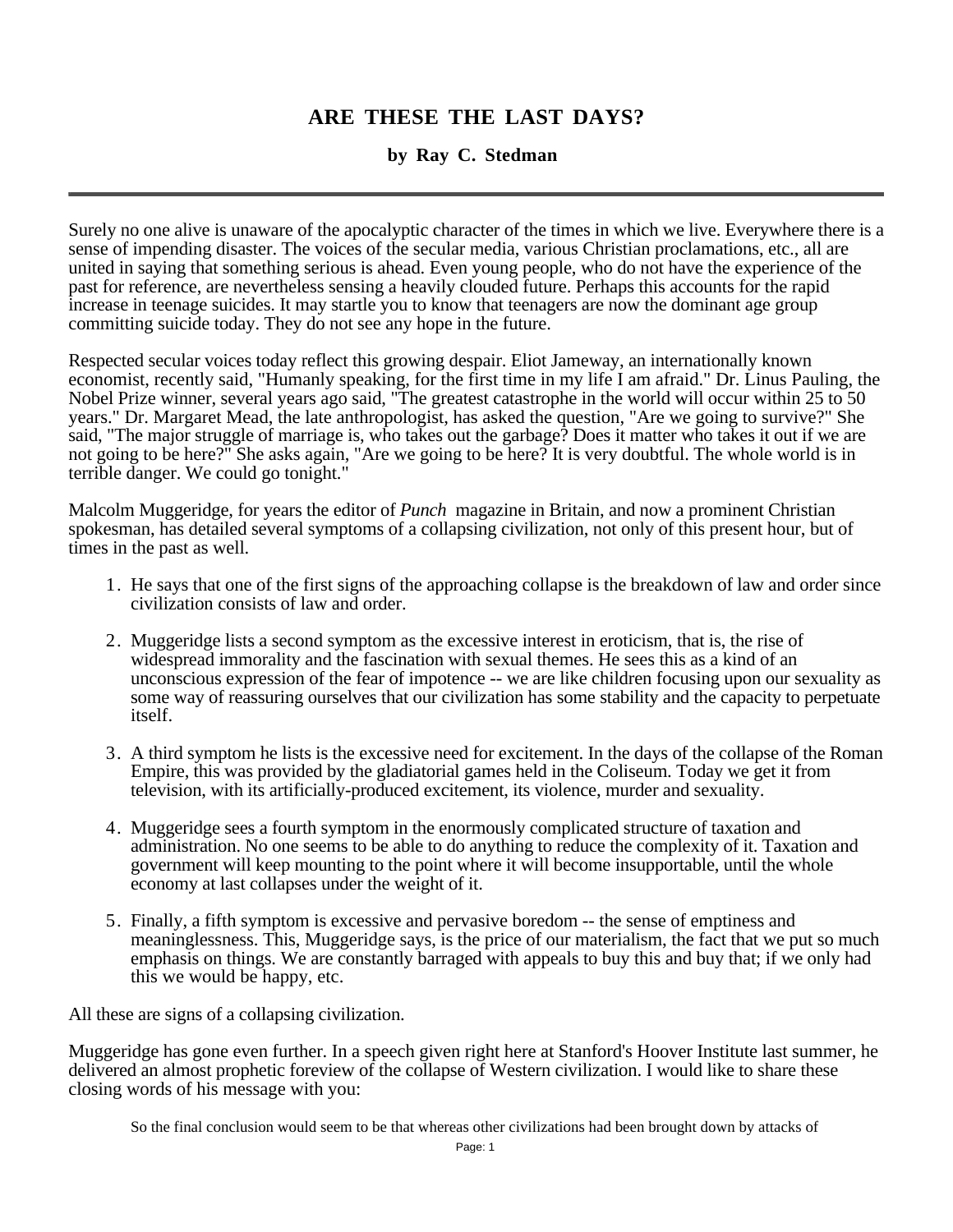barbarians from without, ours had the unique distinction of training its own destroyers at its own educational institutions and providing them with facilities for propagating their destructive ideology far and wide, all at the public expense. Thus did Western man decide to abolish himself, creating his own boredom out of his own affluence, his own vulnerability out of his own strength, his own impotence out of his own erotomania; himself blowing the trumpet that brought the walls of his own city tumbling down. And having convinced himself that he was too numerous, labored with pill and scalpel and syringe to make himself fewer, until at last, having educated himself into imbecility and polluted and drugged himself into stupefaction, he keeled over, a weary, battered old brontosaurus, and became extinct.

Now we have to ask, what is the Christian reaction to that?

Do these secular doomsayers reflect the conditions that the Scriptures say will prevail in the world immediately before the return of Jesus Christ? Are these the last days?

It is easy to answer that question with a hasty, "Yes." It is easy to compile from the Scriptures a few dramatic descriptive passages that would make most of us say today, "This is it. We are facing those very conditions." But I am rendered cautious in doing that, first, because I know that historically this has been done scores if not hundreds of times in the past. You can read back through a few generations of Christian life and for the last three centuries, at least, there have been groups that were absolutely sure that their days were the last days. Some of them even set dates for the return of Christ. Other groups have been sure, as they observed the appearances of their own times, that these were the days before the return of the Lord. Yet we know that all of them were wrong. Therefore, it ought to be a caution to us, it ought to give us pause, before we do the same thing in our own times and immediately pronounce that we are in the last days.

Furthermore, I am made cautious by the fact that Scripture itself makes very clear that the last days began with the first coming of Jesus. There is a very strong sense in Scripture that for twenty centuries we have been living in the last days -- that these last days began with the coming of Christ. When Scripture uses the term, "the last days," it is not talking about the time immediately before Christ returns; it is speaking of the whole period of time in which the life of the church has been going on, some 2,000 years.

Let me show you some of the passages that reveal that. Sometimes Bible teachers are not very fair in their use of Scripture. They tend to pick up a few passages here and there and call these the last days. They ignore other passages that speak very clearly about what these last days truly are. In the opening words of the letter to the Hebrews, the writer begins in this way:

**In many and various ways God spoke of old to our fathers by the prophets; but in these last days he has spoken to us by a Son, whom he appointed the heir of all things, through whom also he created the world. {Heb 1:1-2 RSV}**

There is the very phrase, "these last days." The writer says they began when Jesus appeared and spoke to men in his first coming, therefore the last days are still continuing. The writer sees them as going on until the ultimate end predicted in the Scripture; the whole period is known as "these last days."

Another well-known passage is found in the letter to the Romans. The Apostle Paul writing from Corinth, says in Chapter 13, Verse 11:

**Besides this you know what hour it is, how it is full time now for you to wake from sleep. For salvation is nearer to us now than when we first believed; the night is far gone, the day is at hand. Let us then cast off the works of darkness and put on the armor of light; {Rom 13:11-12 RSV}**

It is clear from *that* that Paul speaks as though the end were almost upon the people of his day. "The night is far gone, the day is at hand. The hour has come," he says, "when our salvation, which we have been looking for, is almost upon us." Yet that was written in the 1st century. Twenty centuries of time have gone on since then.

In First Peter, Chapter 4, Verse 7, Peter puts it very bluntly: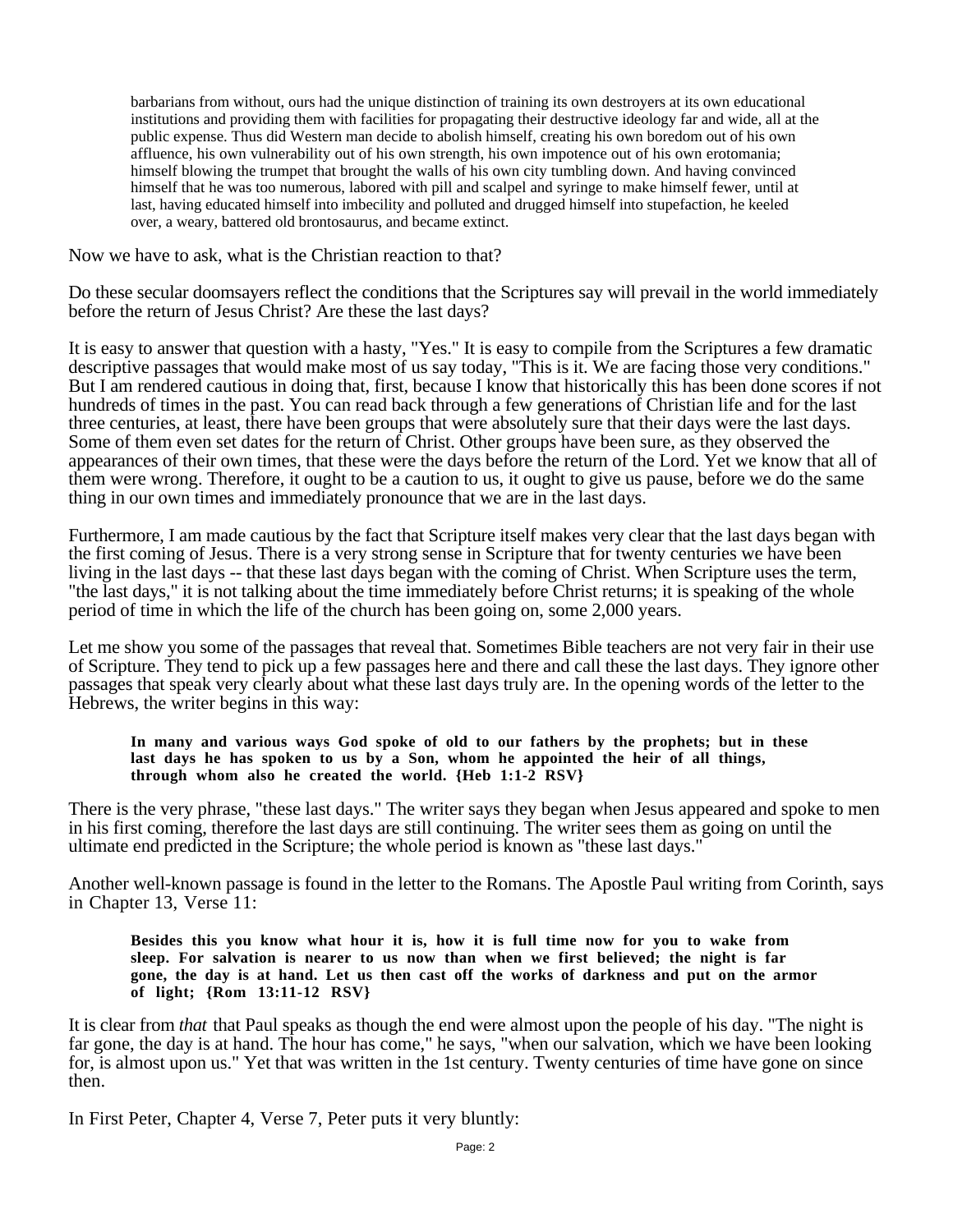## **The end of all things is at hand. {1 Pet 4:7 RSV}**

Again, this was written to those in the 1st century. Now either we have to believe that the Bible is mistaken about this, or we have to understand that the Biblical phrase, "the last days," does not mean the immediate end before the return of Christ; it covers a longer period. In this sense, therefore, it is perfectly proper to answer our question this morning, "Yes, we definitely are in the last days," but we have been there for twenty centuries.

"But," somebody will say, "Scripture speaks of a coming period called 'the last days'." Most people refer to Second Timothy, Chapter 3, Verse 1, where the Apostle Paul, writing to Timothy toward the close of Paul's ministry, puts it this way:

**But understand this, that in the last days there will come times of stress. For men will he lovers of self, lovers of money, proud, arrogant, abusive, disobedient to their parents, ungrateful, unholy, inhuman, implacable, slanderers, profligates, fierce, haters of good, treacherous, reckless, swollen with conceit, lovers of pleasure rather than lovers of God, holding the form of religion but denying the power of it. {2 Tim 3:1-5a RSV}**

That sounds very much like the closing words of the first chapter of Romans, which speaks of a time of incredible inhumanity, when senseless violence will occur, when people will seemingly forsake all the normal strictures against injury to others and there will be crimes of incredible malice and evil.

As people read the reports in our newspapers of ugly and awful things that outrage the entire community, they say we must be in the last days. We were all outraged by the invasion of five armed men into an old people's home in San Francisco last week, at the rape of an old blind woman and pistol whipping of the helpless victims there in that home. The Mayor of San Francisco came on television with expressions of moral outrage at such a terrible thing. That incident sounds like this list, doesn't it?

People say that the Bible predicts that these will come before the end and now they are coming, so this must be the last days.

Now I urge you to read your Bible with care and caution in these areas. If "the last days" mean, as we have already seen, the full period of time between the coming of our Lord the first time and his second appearing on earth, then what Paul is referring to is not just one single period when these kind of conditions will prevail on earth, but a repeating cycle of periods that will come again and again and again in history. There will be cycles of revolutionary conditions ("times of stress," the apostle calls them), they will come again and again, and every time these occur it will look like we are approaching the days of the return of Christ.

You only have to be a student of history to know that history records many examples of these "times of stress." Every century seems to have had its outbreak of evil in this way. Periods of quietness, of relative prosperity and expansion have been followed by terrible times of unrest and collapse of all the institutions that were thought to be so stable in those times:

- The end of the Roman Empire in the 5th century was such a time, when barbarian hordes swarmed out of the northern countries of Europe down over the southern states, captured the city of Rome and sacked it. Everybody saw the collapse of all that appeared to be stable in their day. Those were "times of stress."
- Again, in the Crusades of the 11th and 12th centuries, when bands of knights gathered together from all over Europe and marched into the Holy Land, there were terrible times of attack and carnage. People were afraid for their very lives.
- Again in the 13th century, when the Mongol hordes swept out of Asia and came battering up against the capitals of Europe -- these were "times of stress."
- Again in the 15th century, the Turks assaulted the citadels of civilization in Europe; and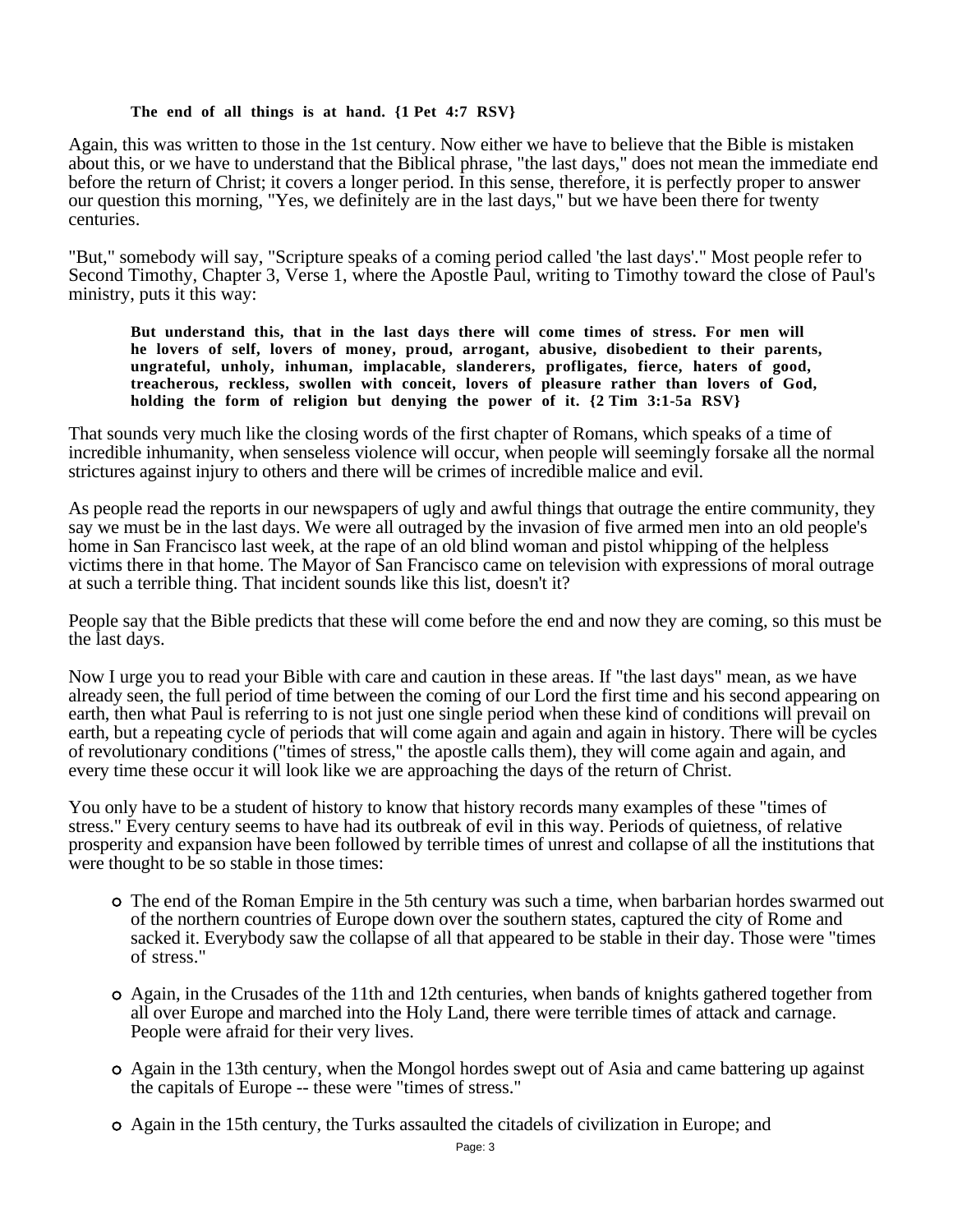In the 16th century during the days of the Reformation, Europe was aflame from end to end.

These were "times of stress." What the apostle is simply saying is that in this whole period will come these repeated cycles of history when men will be facing times of danger and terrible outbreaks of evil, and every time it will look as though these are the last days before the Lord is coming back again.

What are we facing today? Well, undoubtedly we are facing another cycle of these "times of stress," heralding the overthrow of a civilization, but not necessarily the final days before the Lord returns. Now, it could be. Every one of these times of stress has been a time when Christ could have returned, from the outlook of those who lived in that day, but not necessarily so. These "times of stress" are related to the overthrow of civilizations, of established orders, the fulfillment of our Lord's words that he will, "rise and shake the earth terribly, and everything that can be shaken will be shaken," {cf, Heb 12:26-27}. These appear to be apocalyptic times in which we are facing the possibility of the end.

"Well," someone says, "what about signs like the return of the Jews to Israel. What about the amazing, scientifically documented increase in natural disasters such as earthquakes, volcanic eruptions, etc.? What about the possible imminent rebuilding of a temple in Jerusalem? What about these strange stories that are widely circulated these days of demonic manifestations, and of angelic manifestations -- the appearances of apparently angel messengers to various people from place to place -- as well? What about these?"

Well, let us take a look at some of these:

The return of the Jews to Israel is indeed a remarkable sign. It is necessary before the final days that Scripture predicts can be fulfilled. There must be a people again in the land. As a student at Dallas Seminary, I remember how excited everyone got in 1948 when once again there was a nation of Israel in the world, established in the land of Palestine. We all thought the return of Christ could not be more than a few years away because here was Israel back in the land. Well, that was in 1948, over 30 years ago, and still things are going on. Thirty years is not very long, but we can see that it certainly was not five years from the time of the return of Christ. There is not a word in Scripture of how long Israel will be back in the land before the Lord returns. The fact that something fulfills a predicted event does not in any way set up a calendar that says we are very very close to the return of the Lord. It does indicate a "time of stress," a cycle of distress, perhaps, reappearing in history, but it does not indicate that it is the last time. No one knows, and there is not a word or hint in Scripture of how long Israel will be back in the land. It may be hundreds of years before the Lord returns. Scripture does not say.

Natural disasters are specifically said by Jesus to be "but the beginnings of the birth pangs" of an approaching end. Again, there is no word, not a hint in Scripture of how long these things will last. In fact, Scripture seems to suggest that these kinds of conditions, these kinds of disasters will occur in repetitive cycles just like the "times of stress." In 79 A. D., when Vesuvius blew up and buried Pompeii in ashes, this was a very similar situation to what just happened in the state of Washington when Mt. St. Helens blew up, and buried a great part of the country in ash. There have been great earthquakes throughout all this period of history, some far more devastating than anything we have known in modern times. The great earthquakes in Lisbon in the last century and the one in Tokyo in the early part of this century were far more devastating than anything we have seen in San Francisco -- including the great earthquake of 1906. So to point to natural disasters as "signs of the times" is indicative that you do not understand much about prophetic Scripture. These are themselves nothing but the "beginning of sorrows" {Matt 24:8 KJV}, as Jesus himself pointed out, and are not indicative of the near approach of the end.

Take the demonic and angelic manifestations that many are recounting today. There is a rash of stories going around about people picking up hitchhikers who say something about "Jesus is coming soon," and as the driver continues the conversation the hitchhiker disappears, gone while the car is moving. I have heard probably 25 different versions of that story in the last few years. My oldest daughter had an experience along this very line a few weeks ago. But the question is, "What is the significance of this?" We have to recognize that there are times in history, recorded in the Scriptures, where there have been outbreaks of both demonic and angelic manifestations: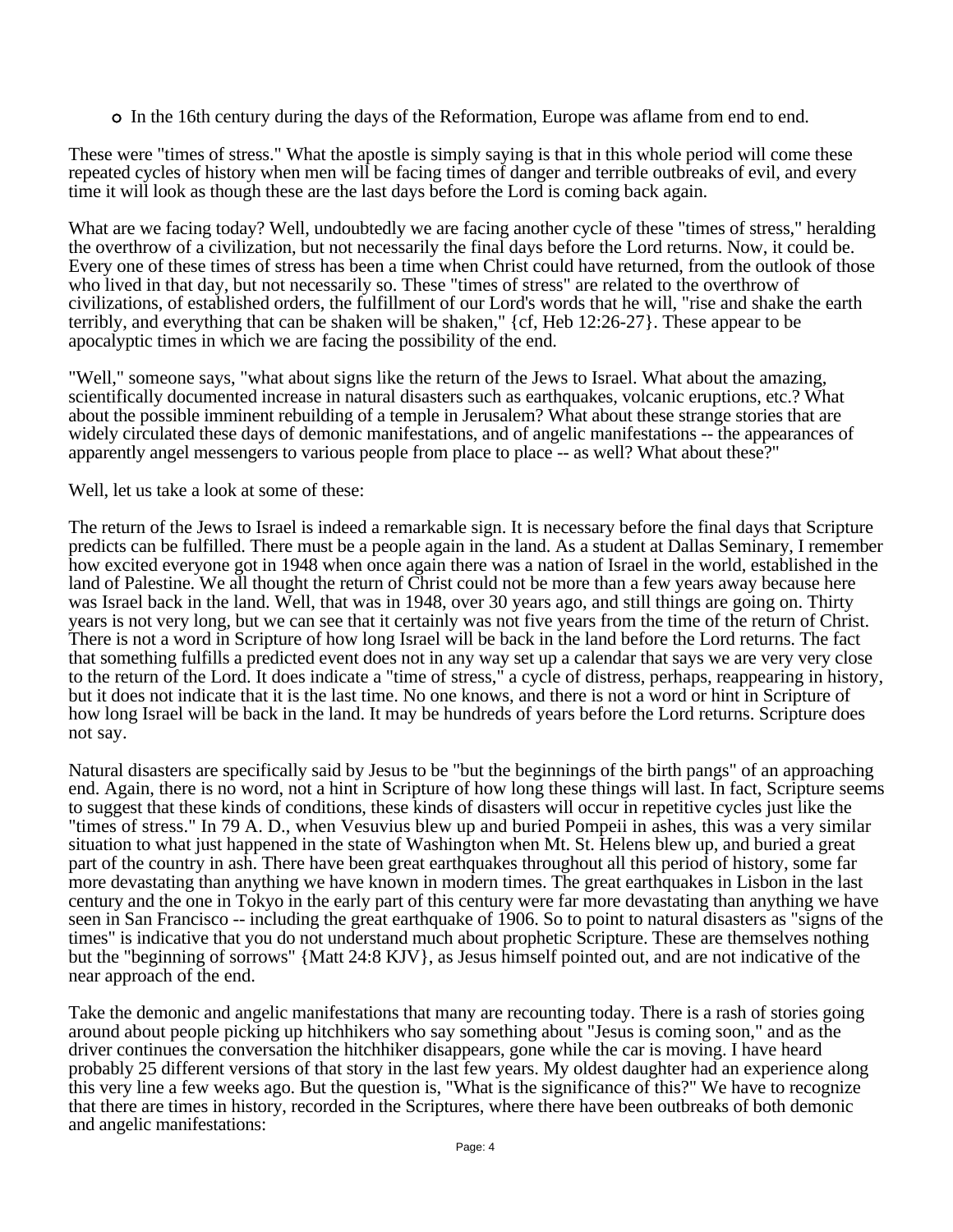- At the time of the deliverance of Israel from Egypt angels appeared frequently to people.
- Again in the days of Elijah and Elisha there were both demonic and angelic manifestations.
- Again at the coming of Christ and during the apostolic period there are several recorded instances of the appearance of angelic beings.

This manifestation seems to fade and then come back again. Now what do we say about these?

Well, the only thing we can safely say is that they are manifestations of these cycles of stress that come into history repeatedly, but that there is no indication, necessarily, that these are declaring an imminent appearing of Jesus Christ returning to earth again. Now, no one will argue that we are certainly closer today to the return of Christ than we have ever been before, but I am saying that there is no certainty at all that the return of Jesus may not be centuries away. There is no sign, nothing that I know of today that indicates that he is at the door, that *that* time is imminent. All of this can settle down and go back again into what we call "normal life." Civilizations may collapse, what we have known as stable economies may be overthrown, violent changes may occur in society, but those in themselves do not herald the return of Jesus Christ. That is what I am saying.

Now let me add something. I believe from the Scriptures that the departure of the church to be with the Lord has always been an imminent possibility. It is an event that Scripture says will occur without warning. How can you get ready for an event that is going to occur without warning? You can *keep* ready, but there is nothing particularly you have to do to *get* ready. It is very much like our own personal death. None of us has a guarantee that he will be here tomorrow; at any time death could intervene for any of us here this morning. We live in that expectation, and it is a good expectation, a good reminder that we must not live for this world and for this life as though it were everything. We have no hold upon it, our grip may be loosened at any time, therefore these things must not be allowed to possess us. Neither is it something that we anticipate with such imminency that we fold our hands and wait for it. We are not to do that any more than we are to decide that since we have arrived at 20, 30, 40, 50 years of age, whatever, we are going to fold our hands and wait for death. We do not do that, and we should not do that about the return of the Lord either because that is an event without warning, invisible to the natural eye when, as Paul describes it:

### **The Lord Himself shall descend from heaven with a shout with the voice of the archangel, and with the trump of God: and the dead in Christ shall rise first: Then we which are alive and remain shall be caught up together with them in the clouds, to meet the Lord in the air: and so shall we ever be with the Lord. (1 Th 4:16-17 {KJV})**

But that is an event that is suddenly launched upon humanity without warning, as Jesus himself made clear in the great Olivet Discourse. Now, there are some who say the church is not going to escape the great tribulation. I always feel sorry for those people. I can imagine looking back down on earth and seeing them still marching around with their little signs saying: HELL NO! WE WON'T GO! Even if they are right, even if our eschatology at this point is wrong, we are told that there is no action expected of God's people until they see the desolating sacrilege sitting in the temple, predicted by Daniel the prophet. Jesus himself said that *that* is the sign of the imminent end, of the return of Jesus Christ, when the Antichrist proclaims himself to be God in the temple in Jerusalem. How long that temple has to be there before that happens, no one knows until that time takes place. But Jesus said that when that happens, "Move! Get out of town. Don't wait. Don't even go down and take a coat. Move!" That is the moment for action. But until that occurs there is no word given to us to make any kind of preparation, physically, for the last days or for the return of Christ.

I would conclude, therefore, two things from this:

One is that it is actually harmful to the cause of Christ to get involved in some physical preparation for the last days, to go hiding rifles and food up in the hills with the anticipation that you are going to go up there when things get terrible. There is nothing like that in Scripture. No word is given to us to do that. To spend time reading the prophetic areas of Scripture and charting the events of it, trying to determine what follows this and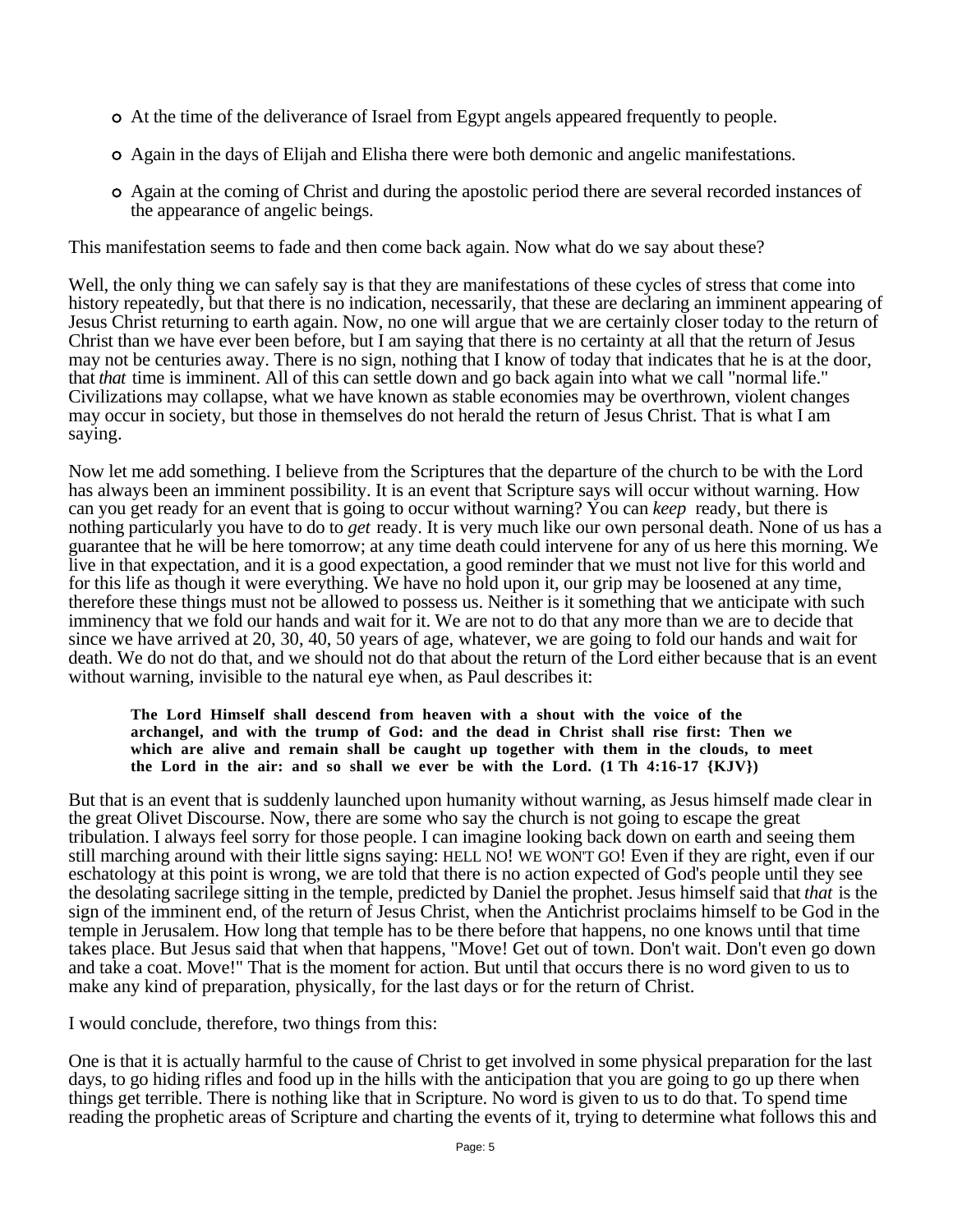what follows that, when Christ is going to return and setting dates is all an utter waste of time. To go from meeting to meeting to keep your emotions stirred up with the expectation that the Lord is coming back almost any moment is harmful, because it takes our attention from what Scripture tells us we ought to be doing when we are facing one of these cycles of distress that could, admittedly, culminate in the return of Christ.

All right, we are in one of those times. What does the Scripture tell us to do? Well, let me detail it for you. It is found very plainly and clearly set out in Chapter 4 of First Peter. He says:

## **The end of all things is at hand; therefore {1 Pet 4:7a RSV}**

1. **keep sane and sober {1 Pet 4:7b RSV}**

Do not go running off after some wild-haired movement that wants to run up in the hills and defend themselves against whatever is coming. "Keep sane and sober," Peter says.

I am impressed by the fact that when Jesus talks about the last days he begins and ends what he has to say with one word, "Watch," {Matt 24:42, 25:13}. "Watch out," is the idea, because these will be days of delusion days of confusion, days when people will be emphasizing the wrong things, when false escapes will be offered and false ways of living will be set forth and delusive ideas will be abroad. Peter says, "Watch. Take heed. Establish yourself in your faith again. Go back to the Scripture and find out where you are. Be careful. Keep sane and sober," he says, so that you will not be swept away by all the excited reactions that you will hear about in these last days, in these times of stress.

## Then Peter says,

2. Keep praying. **{cf, 1 Pet 4:7c}**

The reason, of course, is because days of stress always create great possibilities, great opportunities, and prayer is a way of laying hold of those opportunities. Prayer is a way of calling all the artillery of heaven and bringing it to bear against some weak point in the devil's armor and breaking through at that point so that God reaps a great harvest, despite the terrible conditions that are around. Paul tells us in the letter to the Ephesians that evil days create great possibilities, therefore, "redeem the time," he says, buy it up. One way is to be alert, to be praying about the possibilities that open for us day after day, possibilities with individuals, with circumstances and with groups so that you might enter and break through some of the barriers that have shut us out from these groups in the past. Thus, keep praying, Peter says. Watch and be sober and sane and keep praying. And,

## 3. **Above all hold unfailing your love for one another, since love covers a multitude of sins. Practice hospitality ungrudgingly to one another. {1 Pet 4:8-9 RSV}**

There is the manifestation of the "Body Life" of the church -- being open to help people who are in need. Be deliberately responsive to appeals that are made for help; practice hospitality widely and generously. That is why every week we publish a "Need Sheet" and a "Prayer Sheet" where some of the needs are made manifest among us in order that we might respond, because this is the way the Lord wants us to behave when we see that the times are close. And finally,

### 4. **As each has received a gift, employ it for one another. {1 Pet 4:10a RSV}**

In other words, get busy, use your gift. God has given each one of us gifts. For heaven's sake, use them; that is what he is saying. When times of stress come again and people are frightened and who knows what is going to happen, when the future looks uncertain, that is a good time for you to take knowledge of what gifts God has given you. Can you teach? Well then, start teaching. You do not have to wait for a Sunday School class. You can have one in your home. You can get a friend and meet in a car at lunch time and study the Bible together. But use your gifts. If you have the gift of encouragement, look around for people who are discouraged and start helping them and encouraging